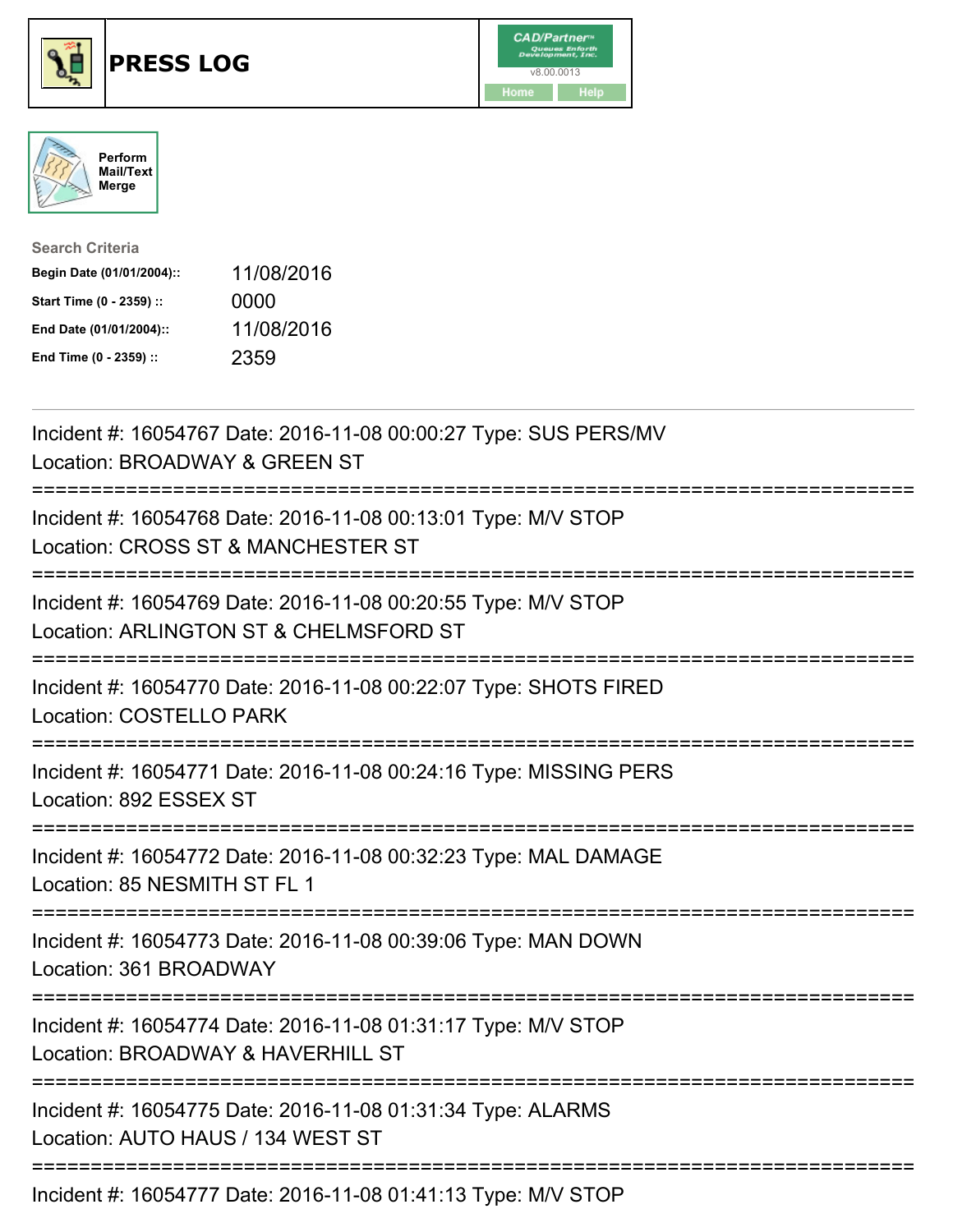| Location: HAVERHILL ST & JACKSON ST<br>;===============================                                                             |
|-------------------------------------------------------------------------------------------------------------------------------------|
| Incident #: 16054776 Date: 2016-11-08 01:42:49 Type: MAN DOWN<br>Location: CVS PHARMACY / 266 BROADWAY<br>------------------------  |
| Incident #: 16054778 Date: 2016-11-08 01:51:22 Type: DOMESTIC/PROG<br>Location: 40 BELLEVUE ST #4 FL 2                              |
| Incident #: 16054779 Date: 2016-11-08 02:06:17 Type: M/V STOP<br>Location: 73 BAILEY ST                                             |
| -------------------------------<br>Incident #: 16054781 Date: 2016-11-08 02:09:16 Type: M/V STOP<br>Location: LAWRENCE ST & PARK ST |
| Incident #: 16054780 Date: 2016-11-08 02:09:18 Type: M/V STOP<br>Location: BROADWAY & ESSEX ST                                      |
| -------------------------<br>Incident #: 16054782 Date: 2016-11-08 02:14:05 Type: E911 HANGUP<br>Location: 1 TREMONT ST #3          |
| Incident #: 16054783 Date: 2016-11-08 02:24:51 Type: FIGHT<br><b>Location: 34 MANCHESTER ST</b>                                     |
| Incident #: 16054784 Date: 2016-11-08 02:27:59 Type: STOL/MV/PAS<br>Location: 57 CAMBRIDGE ST                                       |
| Incident #: 16054785 Date: 2016-11-08 02:36:15 Type: BUILDING CHK<br>Location: U-HAUL RENTAL / 375 BROADWAY                         |
| Incident #: 16054786 Date: 2016-11-08 02:38:43 Type: M/V STOP<br>Location: CROSS ST & TREMONT ST                                    |
| Incident #: 16054787 Date: 2016-11-08 02:38:57 Type: RECOV/STOL/MV<br>Location: 213 OSGOOD ST                                       |
| Incident #: 16054788 Date: 2016-11-08 02:51:59 Type: ALARMS<br>Location: 134 WEST ST                                                |
| Incident #: 16054789 Date: 2016-11-08 02:58:26 Type: BUILDING CHK<br>Location: CITY MART / 576 HAVERHILL ST                         |
| Incident #: 16054790 Date: 2016-11-08 03:00:52 Type: BUILDING CHK                                                                   |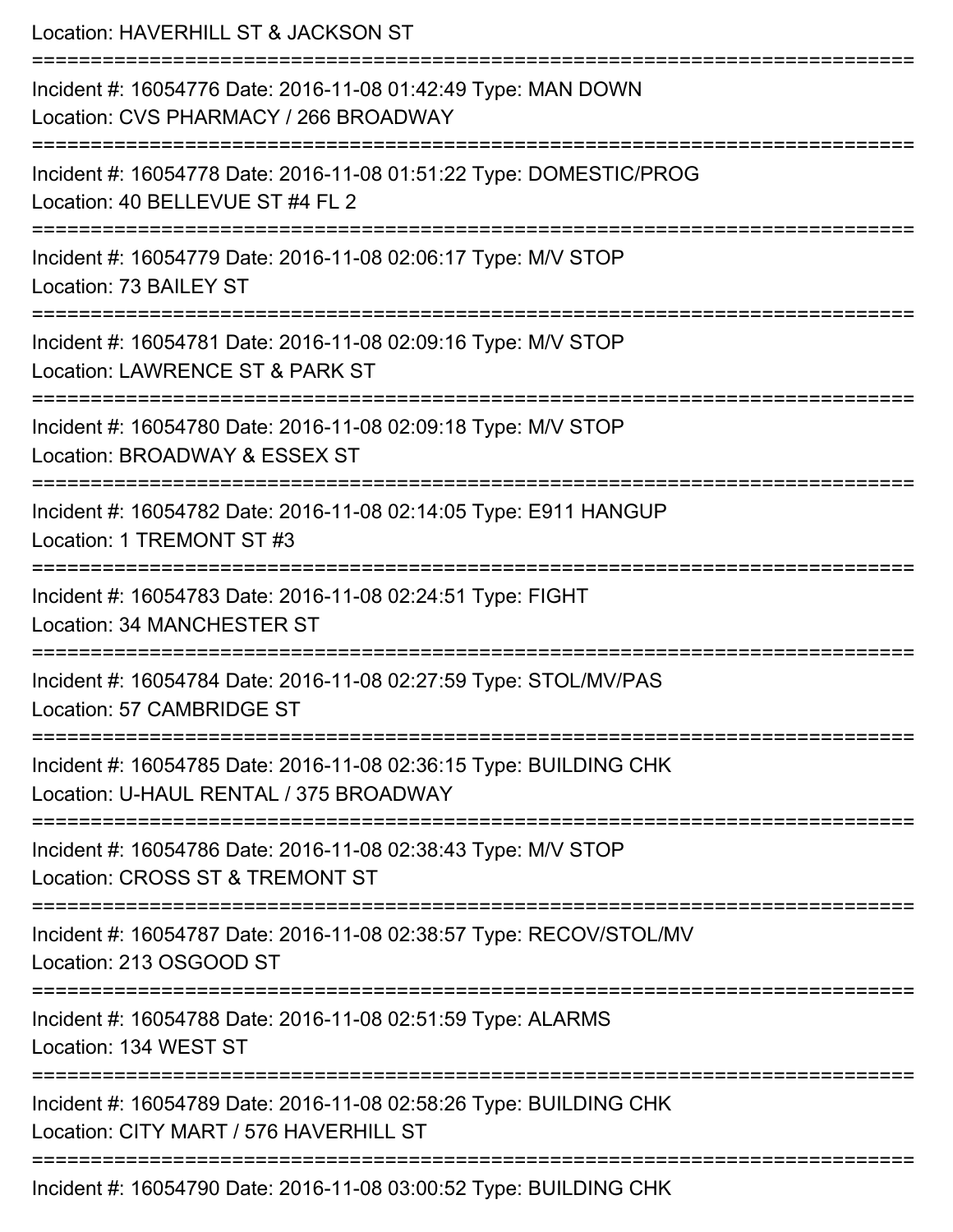| Incident #: 16054791 Date: 2016-11-08 03:05:29 Type: M/V STOP<br>Location: ESSEX ST & FRANKLIN ST                |
|------------------------------------------------------------------------------------------------------------------|
| Incident #: 16054792 Date: 2016-11-08 03:19:17 Type: M/V STOP<br>Location: 492 LOWELL ST                         |
| Incident #: 16054793 Date: 2016-11-08 03:42:31 Type: M/V STOP<br>Location: FRANKLIN ST & LOWELL ST               |
| Incident #: 16054794 Date: 2016-11-08 04:10:32 Type: BUILDING CHK<br>Location: 150 WINTHROP AV                   |
| Incident #: 16054795 Date: 2016-11-08 05:26:12 Type: MV/BLOCKING<br>Location: HYDRANT / 275 MERRIMACK ST         |
| Incident #: 16054796 Date: 2016-11-08 05:27:07 Type: ALARMS<br>Location: 652 ANDOVER ST                          |
| Incident #: 16054797 Date: 2016-11-08 05:43:27 Type: MAL DAMAGE<br>Location: 311 WATER ST                        |
| Incident #: 16054798 Date: 2016-11-08 06:13:42 Type: M/V STOP<br>Location: SHATTUCK ST & ROWE ST                 |
| Incident #: 16054799 Date: 2016-11-08 06:39:05 Type: AUTO ACC/PI<br><b>Location: 59 MERRIMACK ST</b>             |
| Incident #: 16054800 Date: 2016-11-08 06:45:43 Type: TOW OF M/V<br>Location: TRESPASS / 6 CHESTNUT ST            |
| Incident #: 16054801 Date: 2016-11-08 06:47:10 Type: TOW OF M/V<br>Location: TRESPASS / 26 INMAN ST              |
| Incident #: 16054802 Date: 2016-11-08 07:17:02 Type: MEDIC SUPPORT<br>Location: FUJI FOODS / 34 INTERNATIONAL WY |
| Incident #: 16054803 Date: 2016-11-08 07:18:11 Type: PARK & WALK<br>Location: BRADFORD ST & BROADWAY             |
| Incident #: 16054804 Date: 2016-11-08 07:50:32 Type: RECOV/STOL/MV                                               |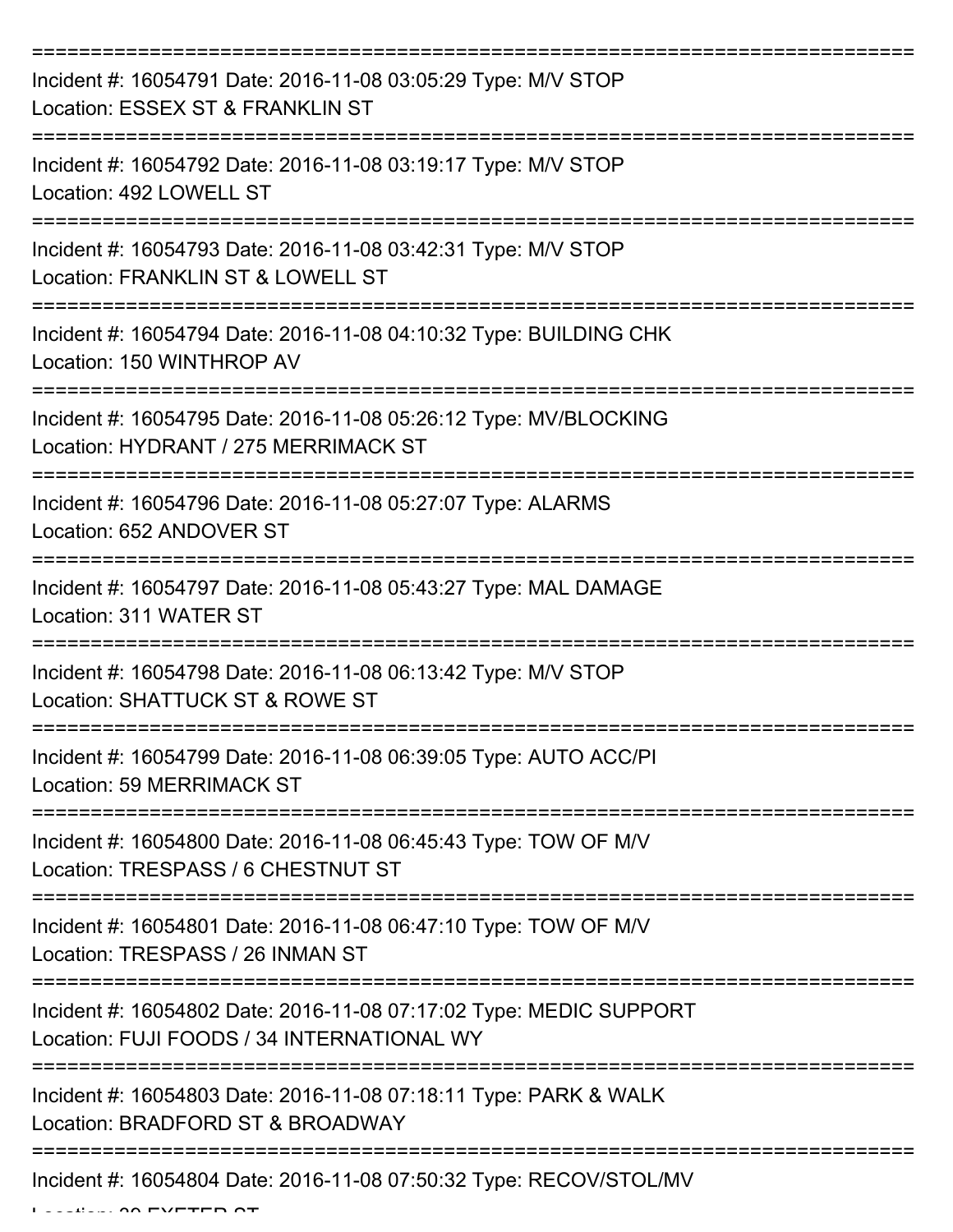| Incident #: 16054805 Date: 2016-11-08 07:54:57 Type: STOL/MV/PAS<br>Location: 26 SARGENT ST                        |
|--------------------------------------------------------------------------------------------------------------------|
| Incident #: 16054806 Date: 2016-11-08 07:57:43 Type: ASSIST FIRE<br>Location: 161 MYRTLE ST                        |
| Incident #: 16054807 Date: 2016-11-08 08:02:00 Type: VIO CITY ORD<br>Location: DAY CARE / 41.5 TYLER ST            |
| Incident #: 16054808 Date: 2016-11-08 08:17:45 Type: STOL/MV/PAS<br>Location: 5 EUTAW ST                           |
| Incident #: 16054810 Date: 2016-11-08 08:36:19 Type: ROBBERY PROG<br>Location: BROADWAY & METHUEN ST               |
| Incident #: 16054809 Date: 2016-11-08 08:38:04 Type: ROBBERY PROG<br>Location: FAMILY TRANSPORTATION / 9A BROADWAY |
| Incident #: 16054811 Date: 2016-11-08 08:59:28 Type: DRUG VIO<br>Location: 74 BUTLER ST                            |
| Incident #: 16054812 Date: 2016-11-08 09:25:58 Type: MEDIC SUPPORT<br>Location: 58 AVON ST #3                      |
| Incident #: 16054813 Date: 2016-11-08 09:38:35 Type: DEATH SUDDEN<br>Location: 189 MAPLE ST #7A                    |
| Incident #: 16054814 Date: 2016-11-08 09:40:01 Type: M/V STOP<br>Location: 205 BROADWAY                            |
| Incident #: 16054815 Date: 2016-11-08 09:40:04 Type: UNWANTEDGUEST<br>Location: 27 SAVOIE AV #8-15                 |
| Incident #: 16054816 Date: 2016-11-08 09:43:49 Type: ALARM/BURG<br>Location: 43 SHAW ST                            |
| Incident #: 16054817 Date: 2016-11-08 09:52:13 Type: NOISE ORD<br>Location: 3 BRUCE ST                             |
| Incident #: 16054818 Date: 2016-11-08 09:59:35 Type: WARRANT SERVE                                                 |

Location: EE BOWDOIN ST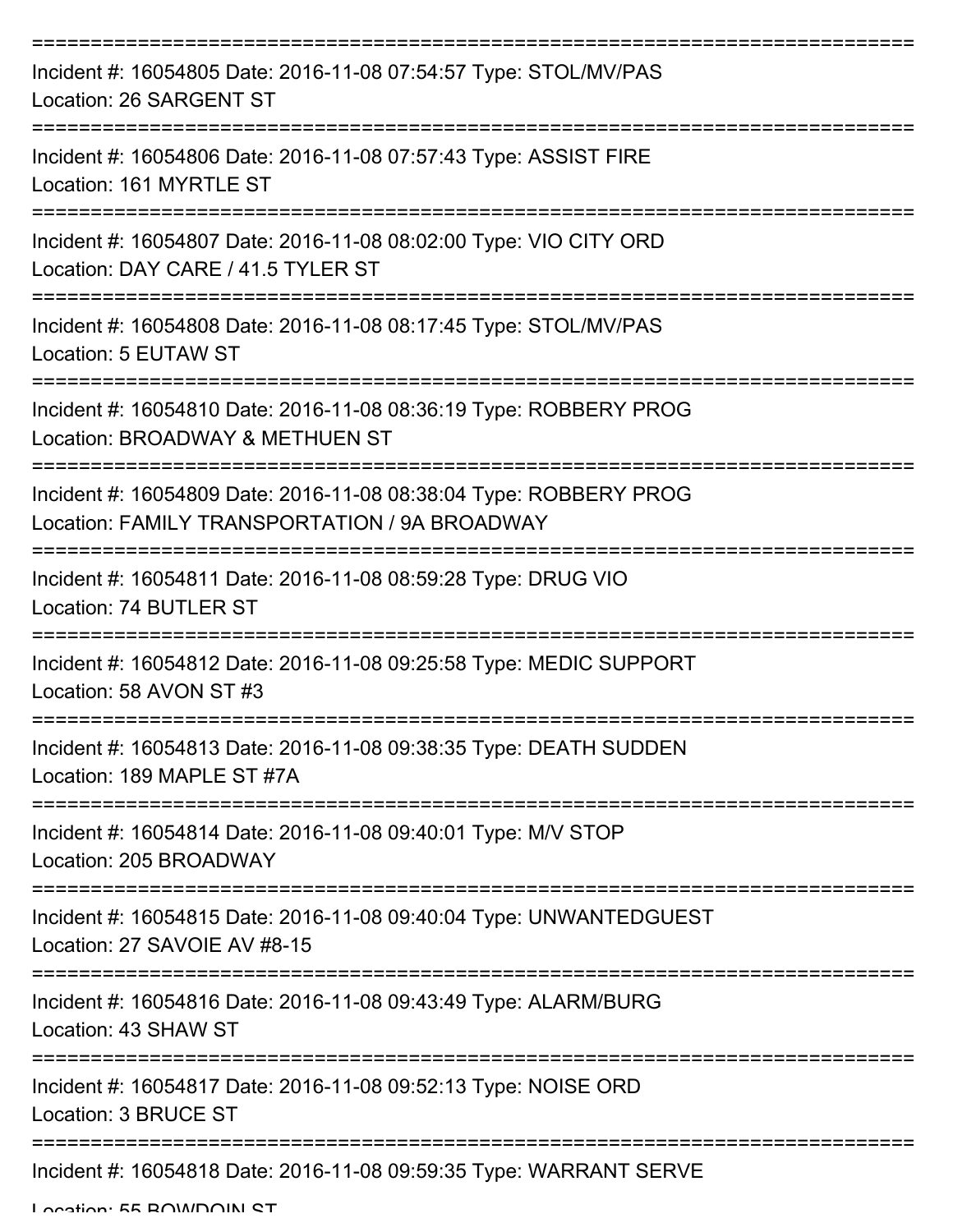| Incident #: 16054819 Date: 2016-11-08 10:01:13 Type: TOW/REPOSSED<br>Location: 172 LAWRENCE ST<br>:===================================== |
|------------------------------------------------------------------------------------------------------------------------------------------|
| Incident #: 16054820 Date: 2016-11-08 10:06:22 Type: DOMESTIC/PROG<br>Location: 260 S UNION ST FL 2<br>----------------                  |
| Incident #: 16054822 Date: 2016-11-08 10:08:48 Type: INVESTIGATION<br>Location: 22 CRESCENT ST                                           |
| Incident #: 16054821 Date: 2016-11-08 10:13:08 Type: M/V STOP<br>Location: BROADWAY & HOLLY ST                                           |
| Incident #: 16054824 Date: 2016-11-08 10:21:04 Type: LARCENY/PAST<br>Location: 170 S UNION ST                                            |
| Incident #: 16054823 Date: 2016-11-08 10:25:19 Type: M/V STOP<br>Location: S UNION ST & SALEM ST                                         |
| Incident #: 16054825 Date: 2016-11-08 10:31:51 Type: M/V STOP<br>Location: 81 WEST ST                                                    |
| Incident #: 16054826 Date: 2016-11-08 10:33:33 Type: M/V STOP<br>Location: S UNION ST & SALEM ST                                         |
| Incident #: 16054827 Date: 2016-11-08 10:37:30 Type: M/V STOP<br><b>Location: CENTRAL BRIDGE</b>                                         |
| Incident #: 16054828 Date: 2016-11-08 10:39:06 Type: UNWANTEDGUEST<br>Location: OASIS ADULT HEALTH CENTER / 120 BROADWAY                 |
| Incident #: 16054829 Date: 2016-11-08 10:58:50 Type: MAL DAMAGE<br>Location: 139 S BROADWAY                                              |
| Incident #: 16054830 Date: 2016-11-08 10:59:41 Type: MEDIC SUPPORT<br>Location: 106 FARLEY ST                                            |
| Incident #: 16054831 Date: 2016-11-08 11:01:04 Type: HIT & RUN M/V<br>Location: WALK IN / 125 BOWDOIN ST                                 |
| Incident #: 16054832 Date: 2016-11-08 11:03:29 Type: M/V STOP<br>Location: ESSEX ST & MARGIN ST                                          |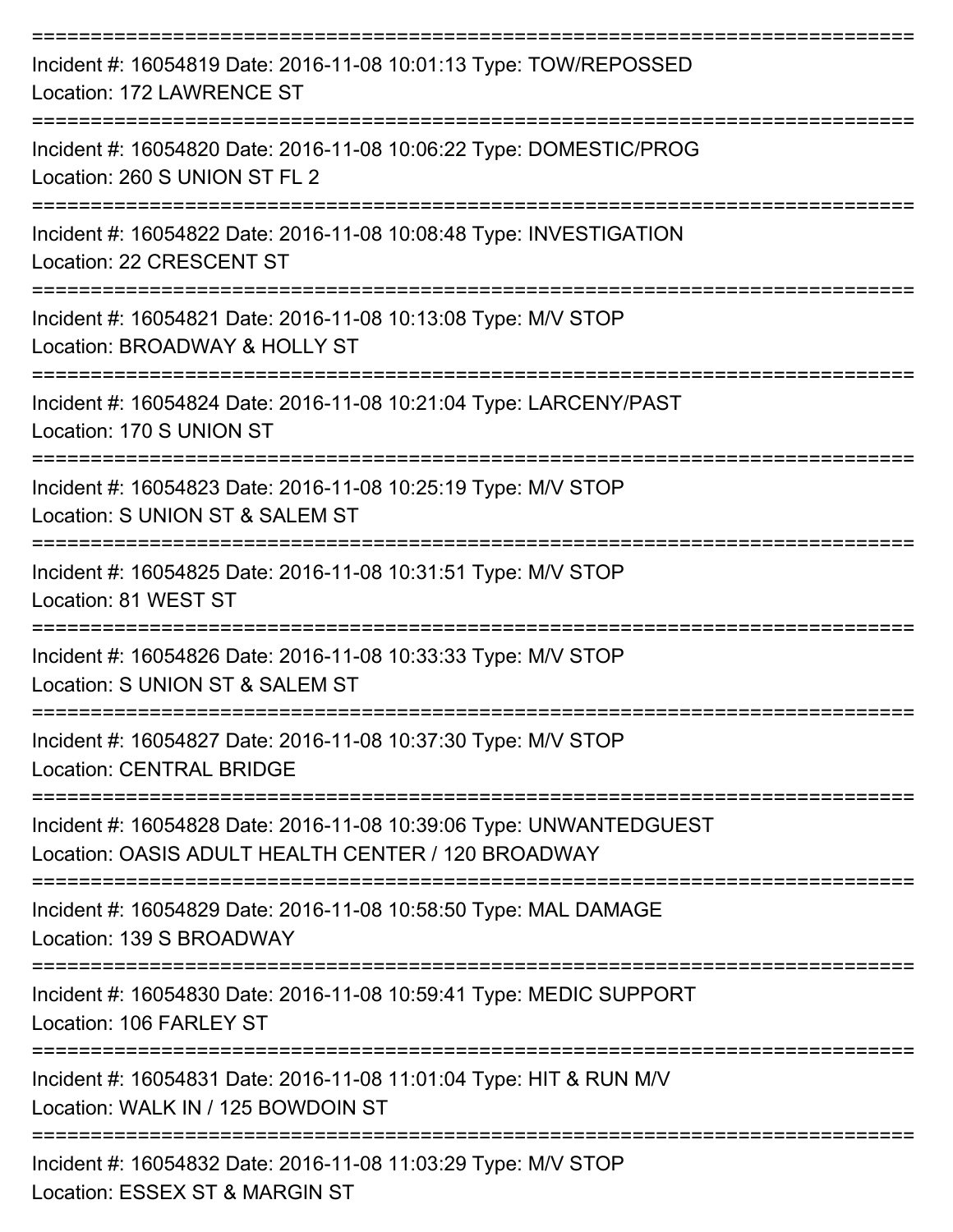Incident #: 16054833 Date: 2016-11-08 11:16:46 Type: M/V STOP Location: BROADWAY =========================================================================== Incident #: 16054834 Date: 2016-11-08 11:31:07 Type: AUTO ACC/NO PI Location: HAFFNER'S GAS STATION / 69 PARKER ST =========================================================================== Incident #: 16054835 Date: 2016-11-08 11:31:48 Type: M/V STOP Location: BROADWAY & COMMON ST =========================================================================== Incident #: 16054836 Date: 2016-11-08 11:34:40 Type: WARRANT SERVE Location: 8 CHELMSFORD ST =========================================================================== Incident #: 16054837 Date: 2016-11-08 11:49:33 Type: DOMESTIC/PROG Location: 275 ANDOVER ST FL 1 =========================================================================== Incident #: 16054838 Date: 2016-11-08 11:55:16 Type: M/V STOP Location: 400 CANAL ST =========================================================================== Incident #: 16054839 Date: 2016-11-08 12:02:40 Type: DRUG VIO Location: 615 BROADWAY =========================================================================== Incident #: 16054840 Date: 2016-11-08 12:10:50 Type: M/V STOP Location: BROADWAY & DAISY ST =========================================================================== Incident #: 16054841 Date: 2016-11-08 12:19:52 Type: DISTURBANCE Location: 329 HIGH ST FL 3 =========================================================================== Incident #: 16054842 Date: 2016-11-08 12:25:01 Type: DRUG VIO Location: BURGER KING / 187 BROADWAY =========================================================================== Incident #: 16054843 Date: 2016-11-08 12:41:32 Type: M/V STOP Location: 101 AMESBURY ST =========================================================================== Incident #: 16054844 Date: 2016-11-08 12:45:01 Type: THREATS Location: 2 APPLETON ST =========================================================================== Incident #: 16054845 Date: 2016-11-08 12:49:19 Type: SUS PERS/MV Location: ESSEX ST & LAWRENCE ST

===========================================================================

Incident #: 16054846 Date: 2016-11-08 12:51:24 Type: AUTO ACC/NO PI Location: 31 MORTON ST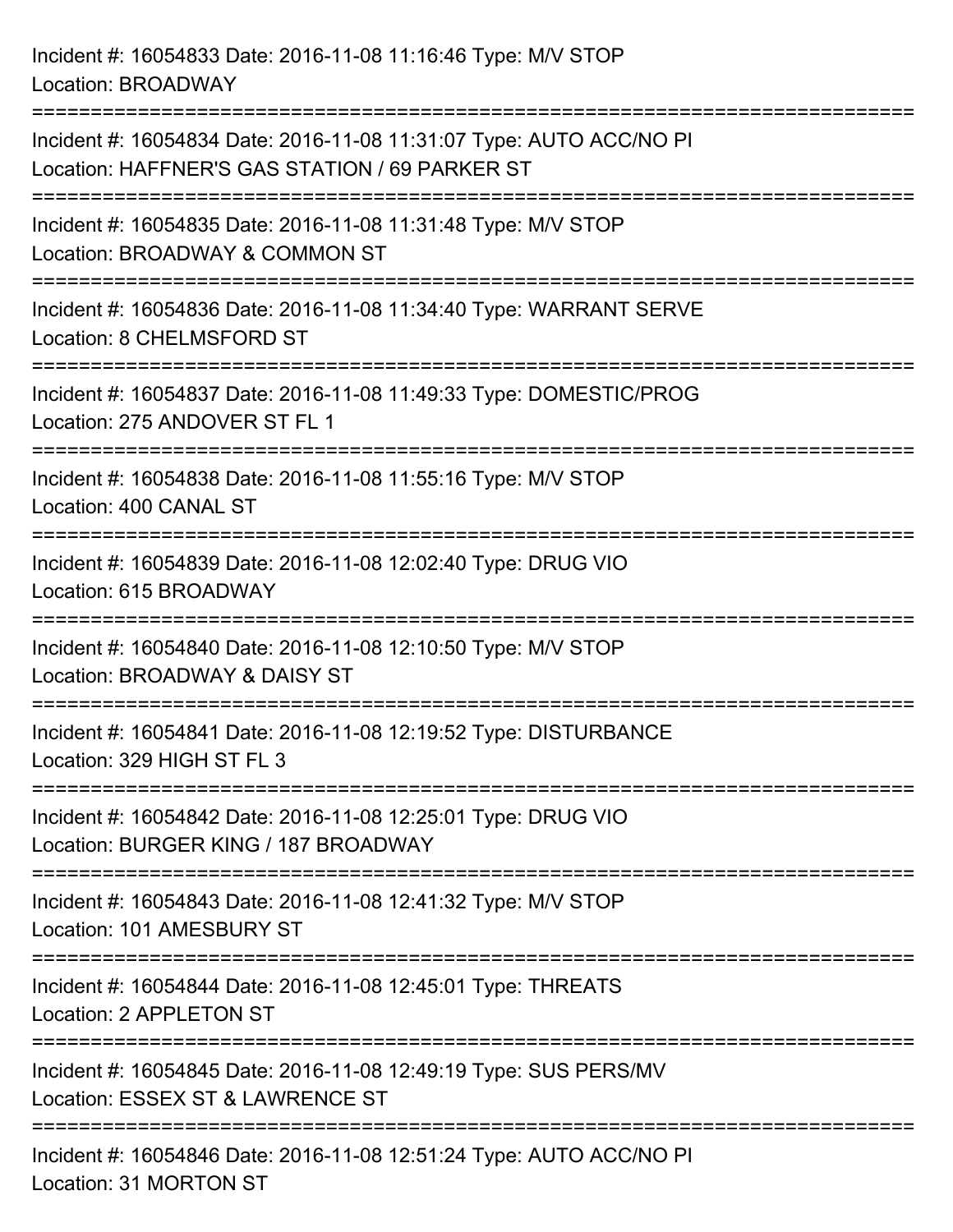| Incident #: 16054847 Date: 2016-11-08 13:28:24 Type: AUTO ACC/NO PI<br>Location: 34 WILLIAM ST                                           |
|------------------------------------------------------------------------------------------------------------------------------------------|
| Incident #: 16054848 Date: 2016-11-08 13:32:37 Type: AUTO ACC/UNK PI<br>Location: 7 BROADWAY                                             |
| Incident #: 16054849 Date: 2016-11-08 13:39:32 Type: KEEP PEACE<br>Location: 52 HOWARD ST #APT B<br>=========================            |
| Incident #: 16054850 Date: 2016-11-08 13:40:02 Type: CK WELL BEING<br><b>Location: BERKELEY ST</b>                                       |
| Incident #: 16054851 Date: 2016-11-08 13:44:17 Type: INVESTIGATION<br>Location: 320 S BROADWAY<br>:===================================== |
| Incident #: 16054852 Date: 2016-11-08 13:51:46 Type: NEIGHBOR PROB<br>Location: 203 CRAWFORD ST FL 2                                     |
| Incident #: 16054853 Date: 2016-11-08 13:52:41 Type: SUS PERS/MV<br>Location: 350 HAVERHILL ST                                           |
| Incident #: 16054854 Date: 2016-11-08 13:56:37 Type: SUS PERS/MV<br>Location: 42 SMITH ST                                                |
| Incident #: 16054856 Date: 2016-11-08 14:06:45 Type: SUS PERS/MV<br>Location: SLE SCHOOL / 165 CRAWFORD ST                               |
| Incident #: 16054855 Date: 2016-11-08 14:09:08 Type: 209A/VIOLATION<br><b>Location: DUNSTABLE ST</b>                                     |
| Incident #: 16054857 Date: 2016-11-08 14:16:04 Type: ALARM/BURG<br>Location: 213 FARNHAM ST FL 1                                         |
| Incident #: 16054858 Date: 2016-11-08 14:18:13 Type: LARCENY/PROG<br>Location: 248 BROADWAY                                              |
| ================================<br>Incident #: 16054859 Date: 2016-11-08 14:20:54 Type: AUTO ACC/NO PI<br>Location: 658 HAVERHILL ST    |
| Incident #: 16054860 Date: 2016-11-08 14:27:25 Type: INVEST CONT<br>Location: 80 OSGOOD ST                                               |

===========================================================================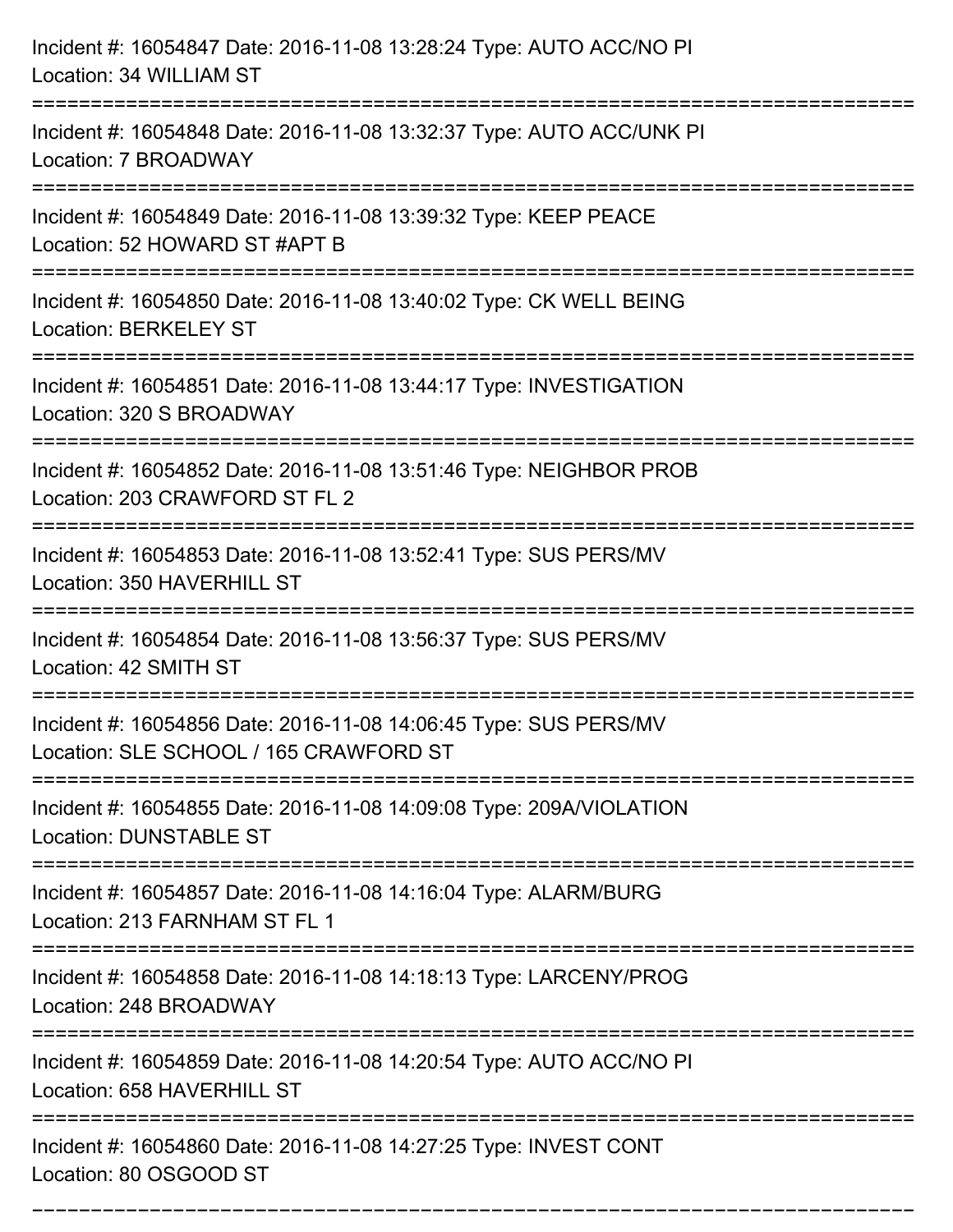| Incident #: 16054861 Date: 2016-11-08 14:28:47 Type: INVESTIGATION<br>Location: 102 WATER ST              |
|-----------------------------------------------------------------------------------------------------------|
| Incident #: 16054862 Date: 2016-11-08 14:33:12 Type: AUTO ACC/NO PI<br>Location: BRUCE ST & CORNISH ST    |
| Incident #: 16054864 Date: 2016-11-08 14:35:42 Type: HIT & RUN M/V<br><b>Location: HOLLY ST</b>           |
| Incident #: 16054863 Date: 2016-11-08 14:39:16 Type: LOCKOUT<br>Location: 7 WILMOT ST                     |
| Incident #: 16054865 Date: 2016-11-08 15:00:42 Type: INVEST CONT<br>Location: 40 MANCHESTER ST            |
| Incident #: 16054866 Date: 2016-11-08 15:01:02 Type: MEDIC SUPPORT<br>Location: 44 EXETER ST              |
| Incident #: 16054867 Date: 2016-11-08 15:09:02 Type: SEARCHWARRANT<br>Location: 22 CRESCENT ST            |
| Incident #: 16054868 Date: 2016-11-08 15:09:52 Type: M/V STOP<br>Location: 392WH9 / BROADWAY & CONCORD ST |
| Incident #: 16054869 Date: 2016-11-08 15:12:56 Type: DRUG VIO<br>Location: ESSEX ST & WINTER ST           |
| Incident #: 16054870 Date: 2016-11-08 15:16:08 Type: AUTO ACC/NO PI<br>Location: BROADWAY & PARK ST       |
| Incident #: 16054871 Date: 2016-11-08 15:17:34 Type: INVEST CONT<br>Location: 95 SUNSET AV                |
| Incident #: 16054872 Date: 2016-11-08 15:19:26 Type: INVEST CONT<br>Location: 95 SUNSET AV                |
| Incident #: 16054873 Date: 2016-11-08 15:24:53 Type: SUS PERS/MV<br>Location: 20 MONMOUTH ST              |
| Incident #: 16054874 Date: 2016-11-08 15:31:32 Type: RECOV/STOL/MV<br>Location: CONGRESS ST & MAGNOLIA ST |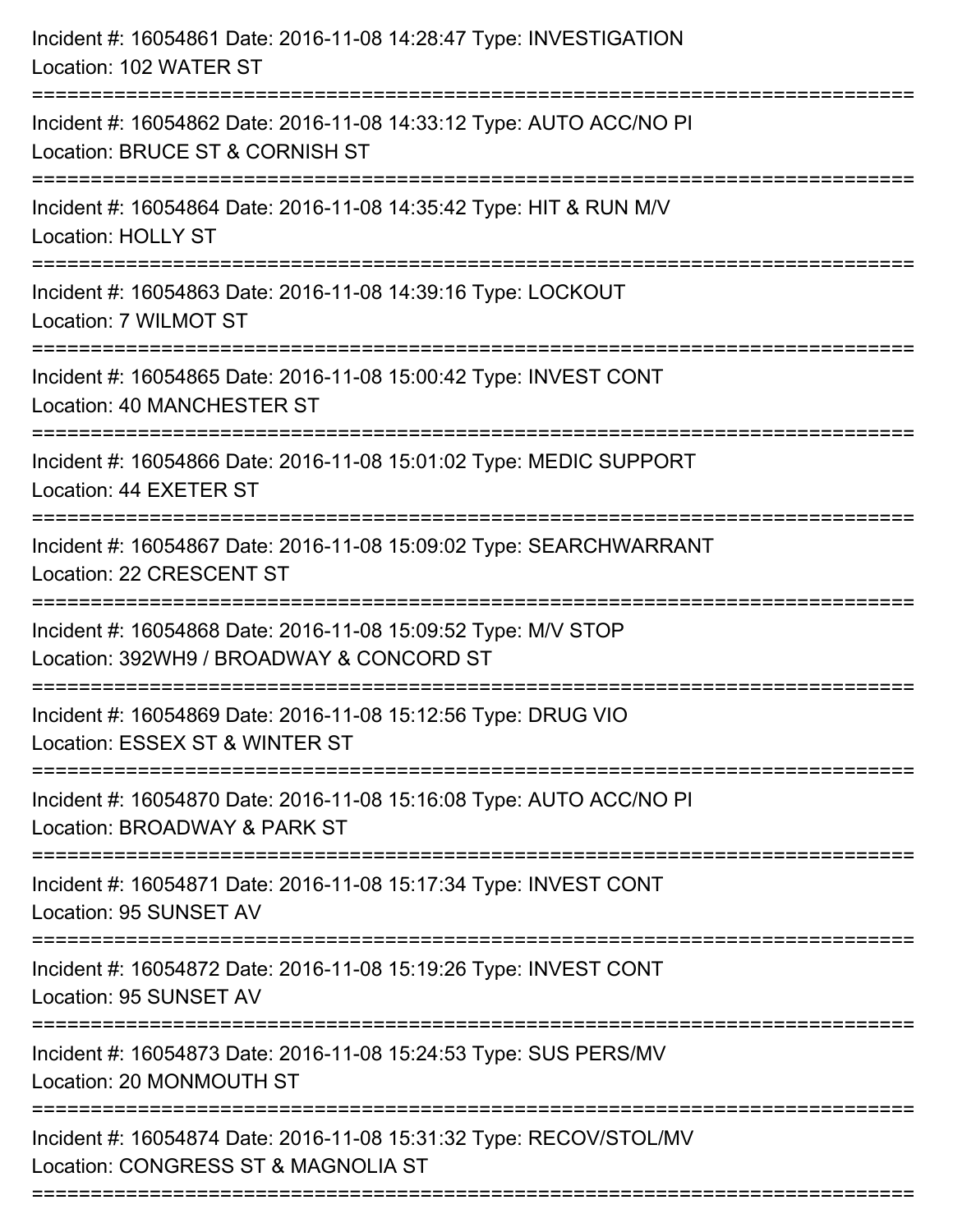Location: 75 BERKELEY ST

| Incident #: 16054876 Date: 2016-11-08 15:42:57 Type: M/V STOP<br>Location: OSGOOD ST & SALEM ST                       |
|-----------------------------------------------------------------------------------------------------------------------|
| Incident #: 16054877 Date: 2016-11-08 15:45:47 Type: NOISE ORD<br>Location: 85 AVON ST                                |
| Incident #: 16054878 Date: 2016-11-08 15:46:29 Type: M/V STOP<br>Location: MARKET ST & PARKER ST                      |
| Incident #: 16054879 Date: 2016-11-08 15:47:27 Type: SUS PERS/MV<br>Location: 342 LAWRENCE ST                         |
| Incident #: 16054880 Date: 2016-11-08 15:48:50 Type: M/V STOP<br>Location: BROADWAY & CONCORD ST                      |
| Incident #: 16054881 Date: 2016-11-08 15:50:20 Type: SEARCHWARRANT<br>Location: 10 CARVER ST                          |
| Incident #: 16054882 Date: 2016-11-08 15:58:22 Type: KEEP PEACE<br>Location: 52 HOWARD ST FL 2                        |
| Incident #: 16054883 Date: 2016-11-08 16:02:51 Type: WARRANT SERVE<br>Location: 115 MELVIN ST #A                      |
| Incident #: 16054884 Date: 2016-11-08 16:07:21 Type: INVEST CONT<br>Location: 6 LEA ST                                |
| =========================<br>Incident #: 16054885 Date: 2016-11-08 16:07:45 Type: ABAND MV<br>Location: 161 ABBOTT ST |
| Incident #: 16054886 Date: 2016-11-08 16:09:33 Type: M/V STOP<br>Location: ERVING AV & LAWRENCE ST                    |
| Incident #: 16054887 Date: 2016-11-08 16:10:42 Type: TOW OF M/V<br>Location: GAS & GO / WINTHROP AV                   |
| Incident #: 16054889 Date: 2016-11-08 16:15:39 Type: DISTURBANCE<br>Location: 61 FARNHAM ST                           |
|                                                                                                                       |

Incident #: 16054888 Date: 2016 11 08 16:17:17 Type: M/V STOP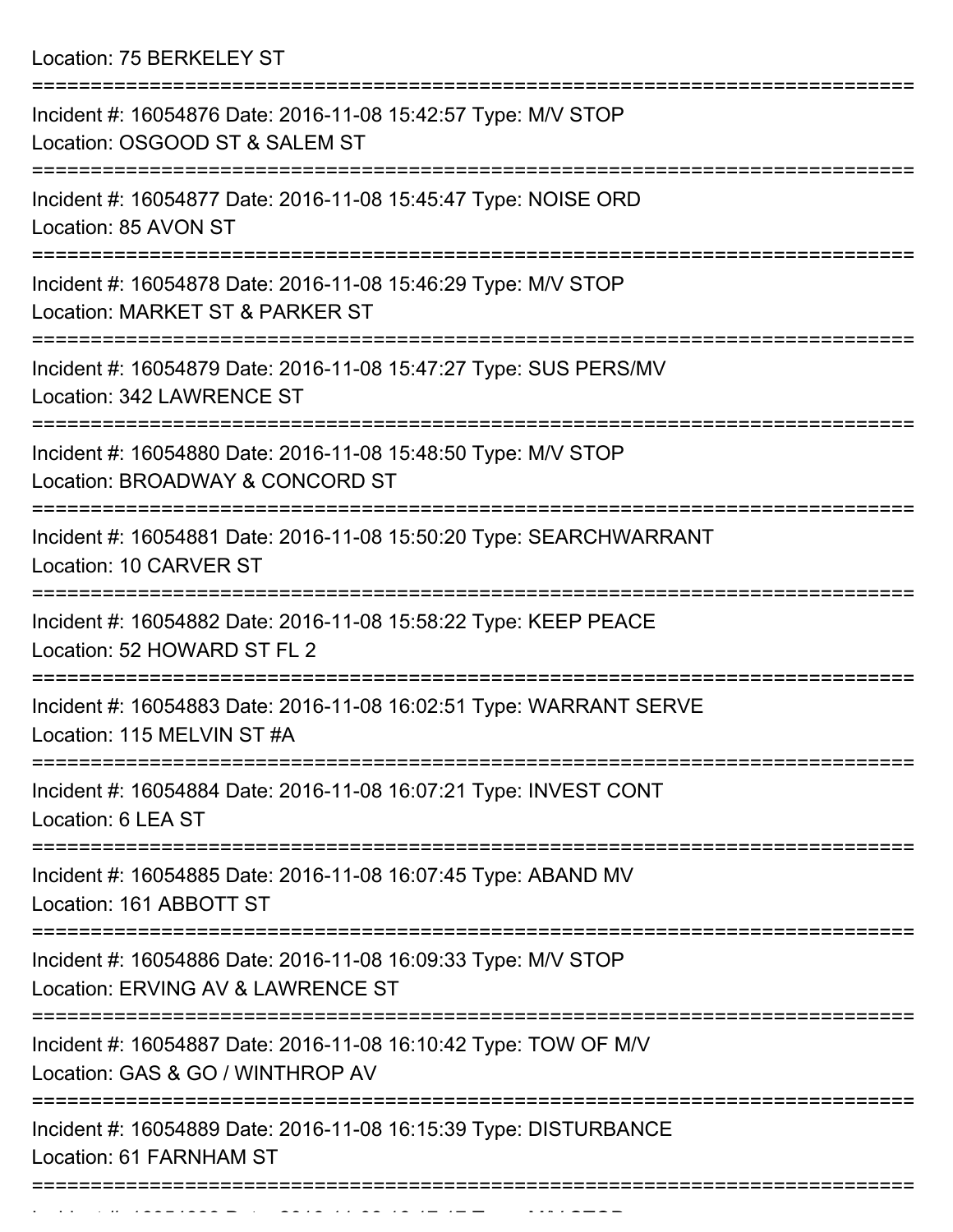Location: 500 MERRIMACK ST

| Incident #: 16054890 Date: 2016-11-08 16:20:37 Type: DRUG OVERDOSE<br>Location: 599 CANAL ST FL 5TH      |
|----------------------------------------------------------------------------------------------------------|
| Incident #: 16054891 Date: 2016-11-08 16:30:55 Type: MEDIC SUPPORT<br>Location: 23 SPRINGFIELD ST FL 3   |
| Incident #: 16054892 Date: 2016-11-08 16:49:35 Type: AUTO ACC/NO PI<br>Location: AMESBURY ST & COMMON ST |
| Incident #: 16054893 Date: 2016-11-08 16:59:55 Type: B&E/ATTEMPY<br>Location: 89-91 SUNSET AV            |
| Incident #: 16054894 Date: 2016-11-08 17:07:10 Type: MAN DOWN<br>Location: 10 WINSLOW PL                 |
| Incident #: 16054895 Date: 2016-11-08 17:13:58 Type: 209A/VIOLATION<br><b>Location: DUNSTABLE ST</b>     |
| Incident #: 16054896 Date: 2016-11-08 17:19:17 Type: A&B PAST<br>Location: BURGER KING / 187 BROADWAY    |
| Incident #: 16054897 Date: 2016-11-08 17:30:21 Type: LIC PLATE STO<br>Location: 31 TRINITY ST            |
| Incident #: 16054898 Date: 2016-11-08 17:50:45 Type: MAN DOWN<br>Location: AMESBURY ST & ESSEX ST        |
| Incident #: 16054900 Date: 2016-11-08 17:52:43 Type: MISSING PERS<br>Location: 79 SHAWSHEEN RD           |
| Incident #: 16054899 Date: 2016-11-08 17:52:43 Type: DOMESTIC/PROG<br>Location: 444 HAMPSHIRE ST         |
| Incident #: 16054901 Date: 2016-11-08 17:57:36 Type: DISTURBANCE<br>Location: 45 BROADWAY                |
| Incident #: 16054902 Date: 2016-11-08 18:05:56 Type: MAL DAMAGE<br>Location: 87 ALDER ST FL 3            |
|                                                                                                          |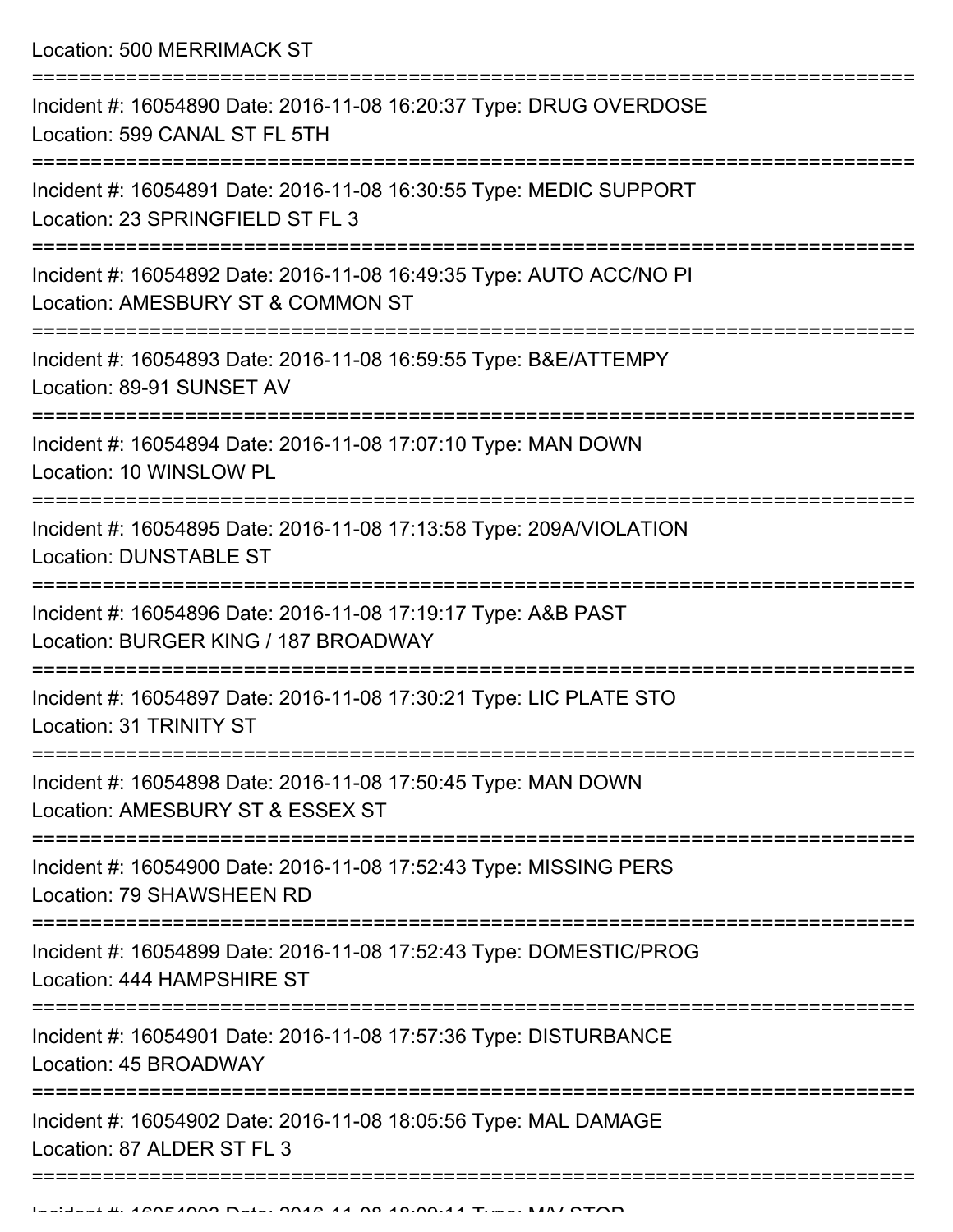| Location: ANDOVER ST & PARKER ST                                                                                      |
|-----------------------------------------------------------------------------------------------------------------------|
| Incident #: 16054904 Date: 2016-11-08 18:14:50 Type: GUN CALL<br>Location: 67 BERKELEY ST                             |
| Incident #: 16054905 Date: 2016-11-08 18:20:43 Type: AUTO ACC/NO PI<br>Location: MERRIMACK ST & PARKER ST             |
| Incident #: 16054906 Date: 2016-11-08 18:36:13 Type: ABAND MV<br>Location: PROSPECT CT                                |
| Incident #: 16054907 Date: 2016-11-08 18:36:44 Type: MISSING PERS<br>Location: 83 BENNINGTON ST                       |
| Incident #: 16054908 Date: 2016-11-08 18:46:30 Type: M/V STOP<br>Location: 14 SALEM ST                                |
| Incident #: 16054909 Date: 2016-11-08 18:46:34 Type: NOISE ORD<br>Location: 9 FARLEY ST                               |
| Incident #: 16054910 Date: 2016-11-08 18:51:03 Type: DISORDERLY<br>Location: 20 BELLEVUE ST                           |
| Incident #: 16054911 Date: 2016-11-08 19:19:58 Type: KEEP PEACE<br>Location: 11 LEONARD AV                            |
| Incident #: 16054913 Date: 2016-11-08 19:42:45 Type: LARCENY/PAST<br>Location: HAFFNERS GAS STATION / 262 LAWRENCE ST |
| Incident #: 16054912 Date: 2016-11-08 19:43:19 Type: UNWANTEDGUEST<br>Location: 48 MELVIN ST #9-17                    |
| Incident #: 16054914 Date: 2016-11-08 19:52:36 Type: WOMAN DOWN<br>Location: EVERETT ST & ANDOVER ST                  |
| Incident #: 16054915 Date: 2016-11-08 20:30:14 Type: DISTURBANCE<br>Location: 90 LOWELL ST                            |
| Incident #: 16054916 Date: 2016-11-08 20:36:01 Type: NOISE ORD<br><b>Location: 10 SAUNDERS ST</b>                     |
| Incident #: 16054922 Date: 2016-11-08 20:36:38 Type: ADMININSTR                                                       |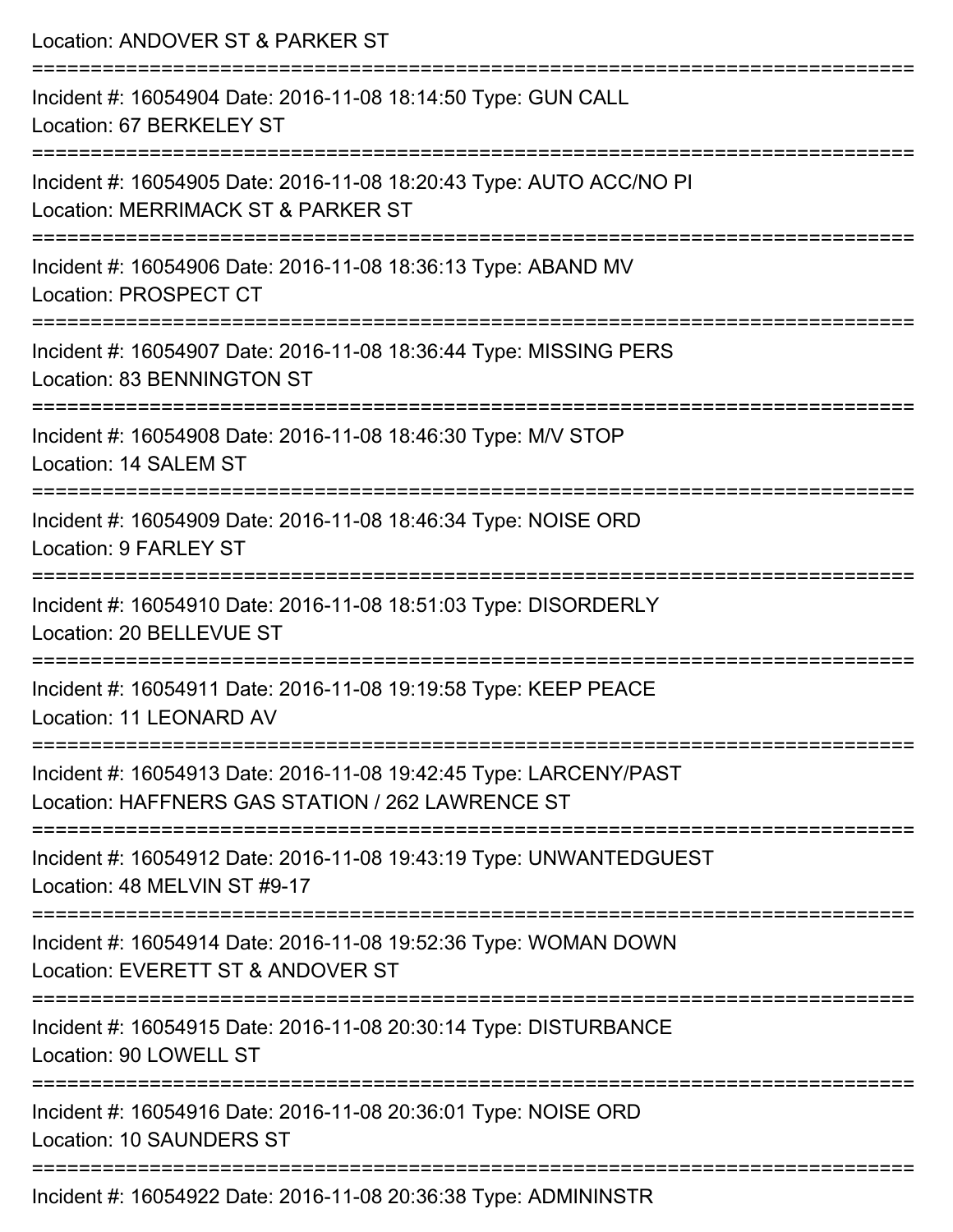| Incident #: 16054917 Date: 2016-11-08 20:37:47 Type: ALARM/BURG<br>Location: OFFICE MANAGER INCORPORATED / 250 CANAL ST FL 5   |
|--------------------------------------------------------------------------------------------------------------------------------|
| Incident #: 16054918 Date: 2016-11-08 20:50:27 Type: M/V STOP<br>Location: MARKET ST & PARKER ST                               |
| Incident #: 16054919 Date: 2016-11-08 20:51:48 Type: M/V STOP<br><b>Location: SPRINGFIELD ST</b>                               |
| Incident #: 16054920 Date: 2016-11-08 20:54:16 Type: M/V STOP<br>Location: CANAL ST & JACKSON ST                               |
| Incident #: 16054921 Date: 2016-11-08 20:56:42 Type: M/V STOP<br>Location: 1 MILL ST<br>-------------------------------------- |
| Incident #: 16054923 Date: 2016-11-08 21:03:43 Type: M/V STOP<br><b>Location: PARKER ST</b>                                    |
| Incident #: 16054924 Date: 2016-11-08 21:26:24 Type: M/V STOP<br>Location: LEBANON ST & WHITE ST                               |
| Incident #: 16054925 Date: 2016-11-08 21:42:34 Type: HIT & RUN M/V<br>Location: COMMON ST & FRANKLIN ST                        |
| Incident #: 16054926 Date: 2016-11-08 22:09:32 Type: DOMESTIC/PROG<br>Location: 36 PERRY AV #1 FL 1                            |
| Incident #: 16054927 Date: 2016-11-08 22:29:57 Type: MEDIC SUPPORT<br>Location: 274 E HAVERHILL ST #16 FL 1                    |
| Incident #: 16054928 Date: 2016-11-08 22:34:36 Type: ALARM/BURG<br>Location: THE OFFICE MANAGER / 250 CANAL ST FL 5            |
| Incident #: 16054929 Date: 2016-11-08 22:45:49 Type: DISTURBANCE<br>Location: 36 PERRY AV                                      |
| Incident #: 16054930 Date: 2016-11-08 23:08:43 Type: ALARM/BURG<br>Location: RESD; CAROLINA ALONZO / 6 GREEN ST                |
| Incident #: 16054931 Date: 2016-11-08 23:16:43 Type: MAN DOWN                                                                  |